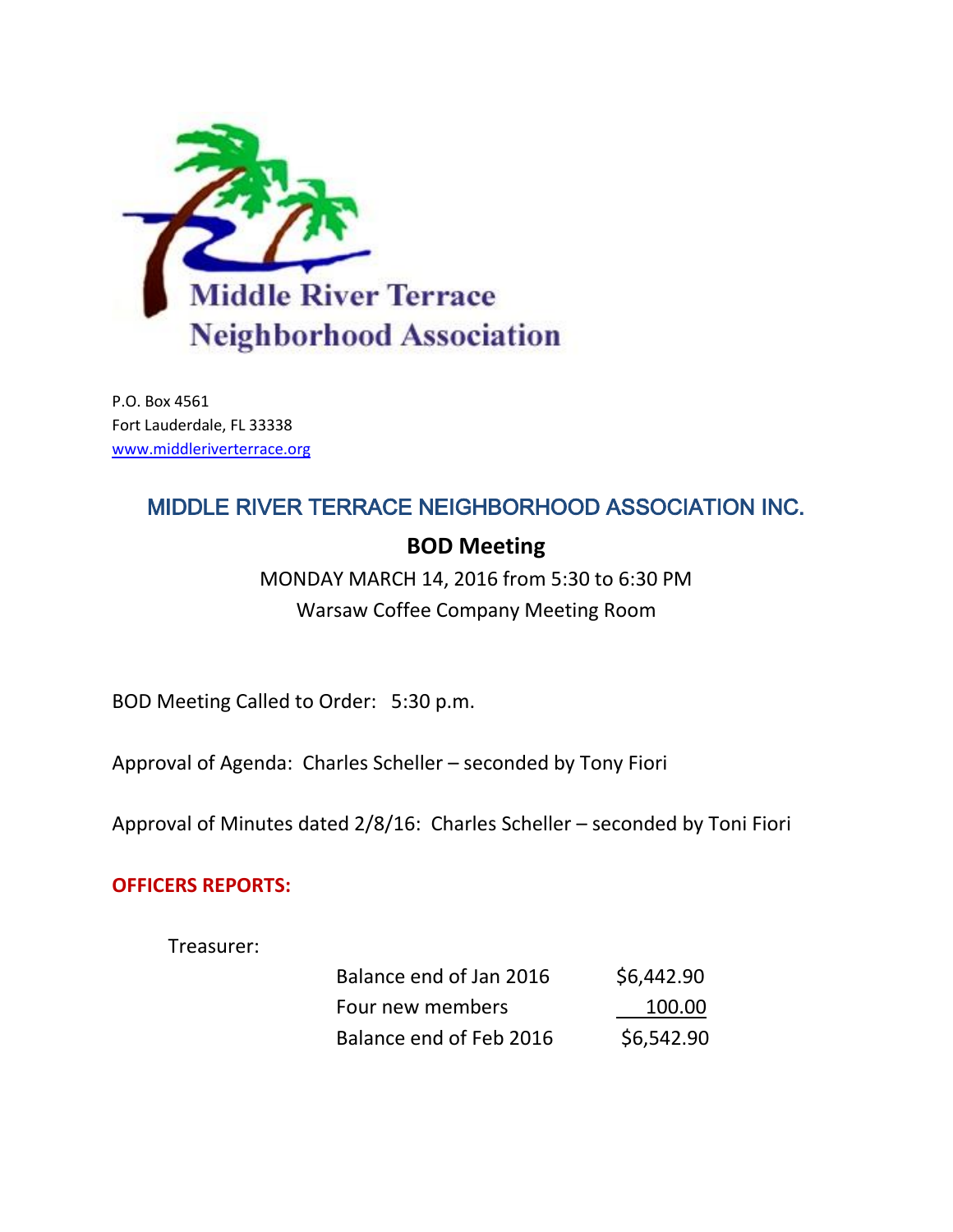Police Report:

There were no stats available, and the police officer said we will have a report by Thursday at our General Meeting. There was discussion about the nuisance of the caboose. There is trash and homeless are hanging out there. We will look into correcting this.

GYR :

A group of neighbors met at the corner of  $16<sup>th</sup>$  Street and Fourth Avenue and cleaned up the area and trimmed the bushes and weeded. The GYR project at the Fort Lauderdale High School was a great success. The Association bought about 8 cocoplum plants with the money earned, and the students planted them at the border fence near  $17<sup>th</sup>$  Court to fill in and prevent someone climbing the fence. Derek Dodge will water the plants. Our next endeavor will be to beautify the entrance at  $16<sup>th</sup>$  street with more plants and repair/replace existing cracked sidewalk and fill in the swale where the students get dropped off and picked up.

By Law Committee report:

A meeting will be set up to make changes needed and our new time for meetings.

## **OLD BUSINESS:**

MRT was wrongfully listed in a lawsuit dealing with a foreclosure of a house, and we have been dropped from this.

MRT has been registered with the State with the change of officers to the new ones. Steve Stahl is listed as an agent. MRT is recognized by the State and registered by Council of Fort Lauderdale City Association and a member. Check was sent on March 11 to the Division of Corporation for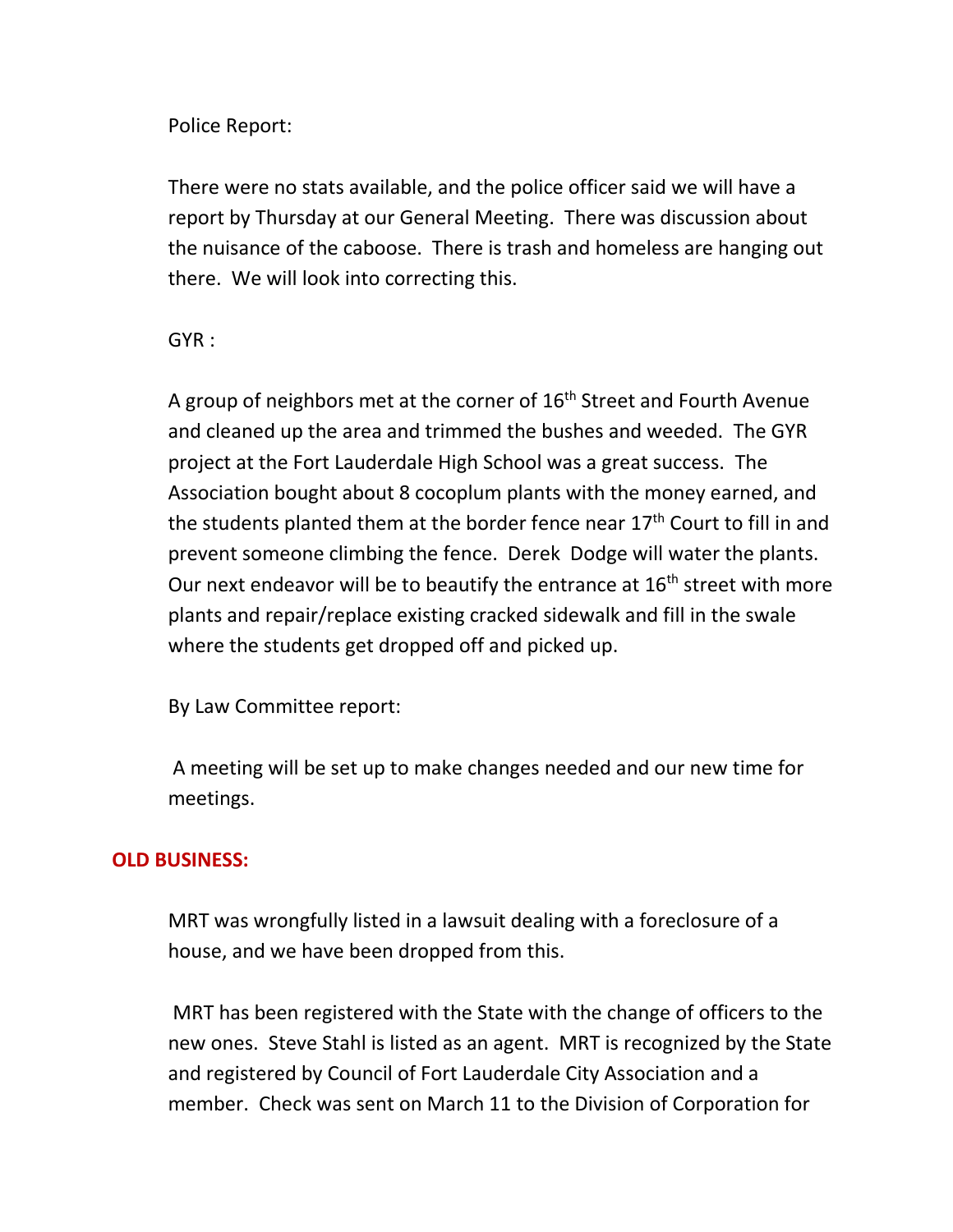the MRTNA corporation renewal and registration of the 2015/16 new officers.

EPA wants an answer from the City regarding the property south of MRT Park. The soil is OK but the water is contaminated and the City has been notified.

MRTNA future general meetings – Temporary location confirmed at the MRT Park pavilion until December 2016 due to Police Substation works in progress. We have contacted Parks and Rec to reserve the MRT Park pavilion for our General Meetings now through December 2016.

Ride along with Code Enforcement has been requested. Dick Eaton will let us know when it would be a good time. We will point out the deplorable condition of the  $17<sup>th</sup>$  Court entrance into MRT. There are a lot of multifamily homes in MRT with un-kept driveways that we want corrected.

An upcoming meeting with Hal Barnes of the city of Fort Lauderdale has been requested regarding the beautification of  $17<sup>th</sup>$  Court and  $16<sup>th</sup>$  Street entrances. Also to address the un-kept driveways of many multi-family residences with stones.

Steve Stahl will be giving playground and dock updates in the near future.

Set up date for Adopt a Street initiative before the end of the month. Joann will contact Steve to set this date up.

#### NEW BUSINESS:

Dixie Hwy Project - Review and select one of the two options for pedestrian light poles. The poles will be concrete and the difference between the two lights is that one has a smooth design and the other is fluted. There is a